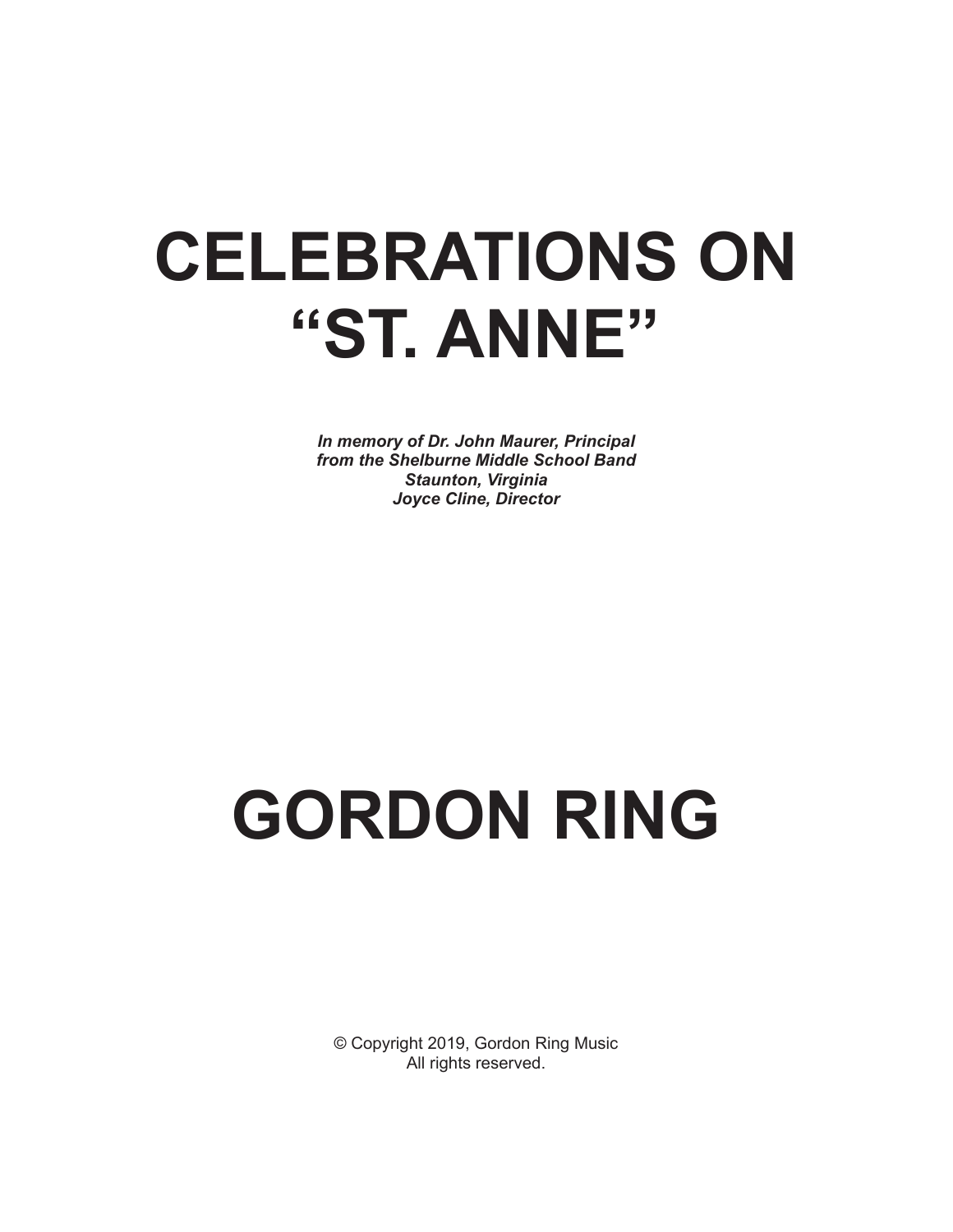## **INSTRUMENTATION**

PIccolo Flute 1 Flute 2 Oboe Bb Clarinet 1 Bb Clarinet 2 Bb Clarinet 3 Bb Bass Clarinet Bassoon Eb Alto Saxophone 1 Eb Alto Saxophone 2 Bb Tenor Saxophone Eb Baritone Saxophone

Bb Trumpet 1 Bb Trumpet 2 Bb Trumpet 3 F Horn 1 F Horn 2 Trombone 1

Trombone 2 Trombone 3 Baritone BC/TC Tuba Timpani Mallet Percussion Vibraphone Chimes Percussion 1 Snare Drum Bass Drum

**Triangle**  Suspended Cymbal Percussion 2 Crash Cymbals Gong 2 Temple Blocks 2 Tom Toms **Tambourine** 

## **PROGRAM NOTE**

 The composition of the hymn tune "St. Anne" is attributed to William Croft in 1718, and it was given its familiar harmonization in 1861 by W. H. Monk. It is a common meter melody (abbreviated CM in hymnals), meaning it is a pattern of an eight syllable phrase followed by a six syllable phrase, and that pattern is repeated. The tune is most often used with the text "O God, Our Help In Ages Past," which was written by Isaac Watts in about 1719. The text is based on Psalm 90 and is especially appropriate for times of remembrance and dedication. This work was commissioned and premiered by the Shelburne Middle School Band of Staunton, Virginia, Joyce Cline, band director, in memory of their principal, Dr. John Maurer.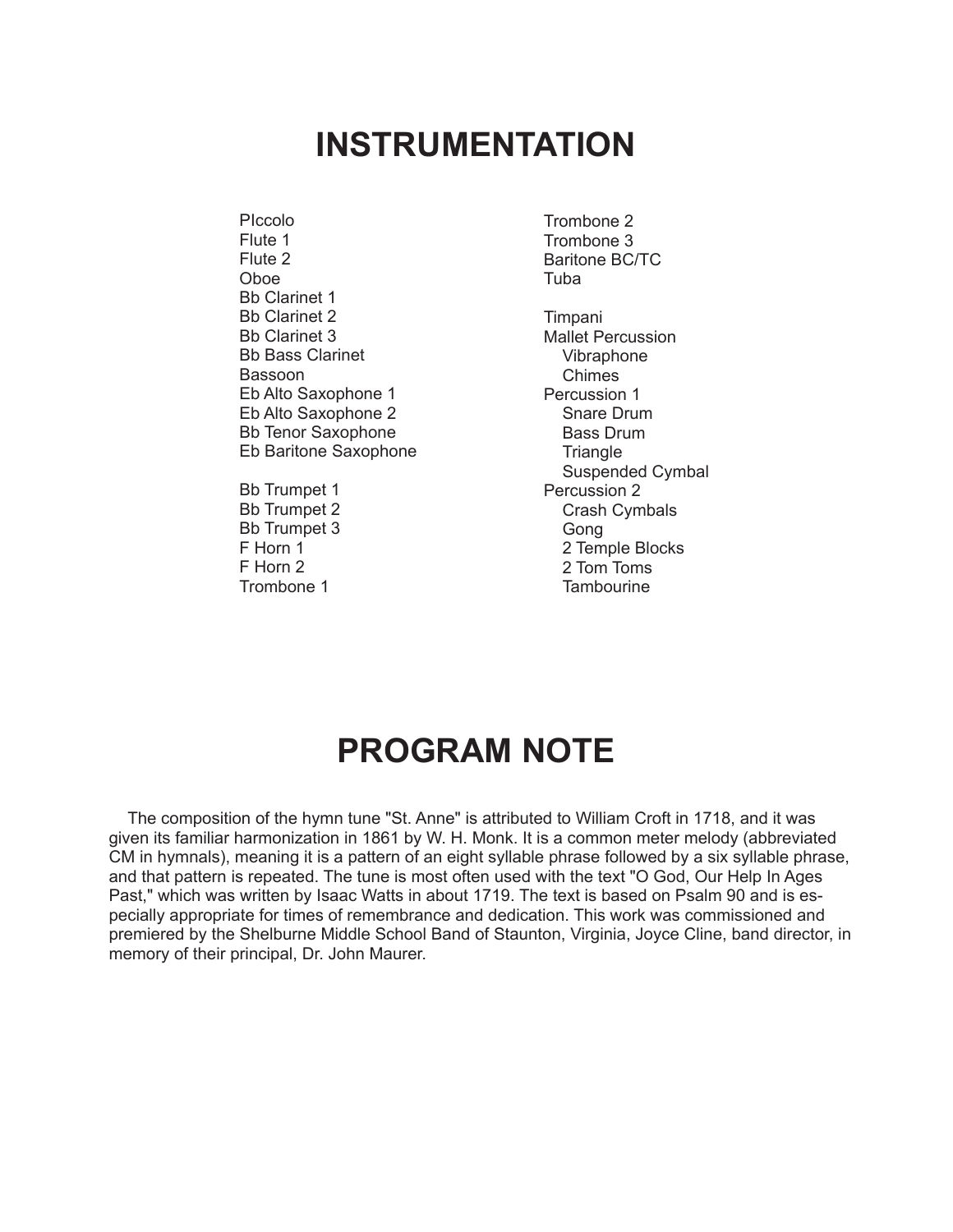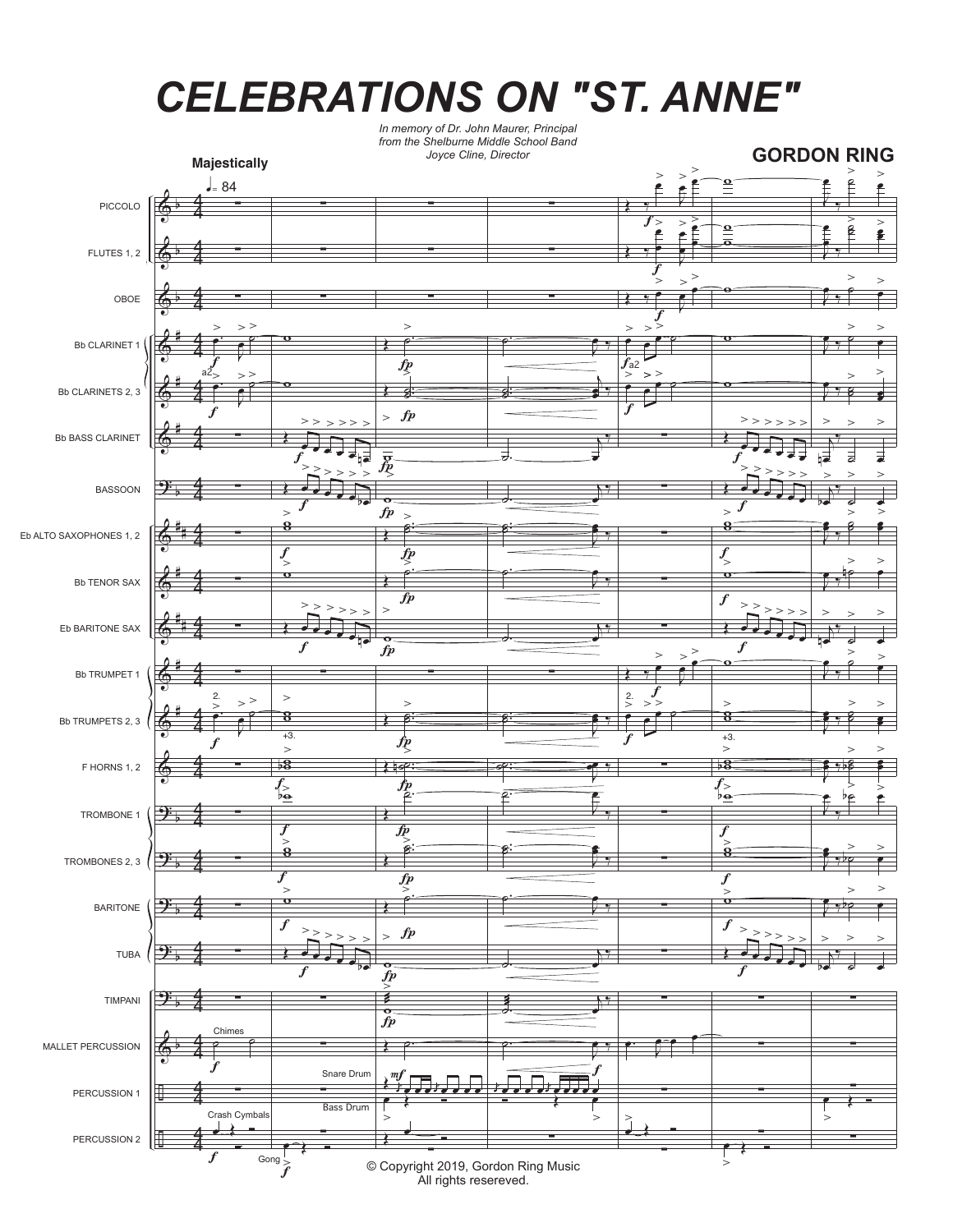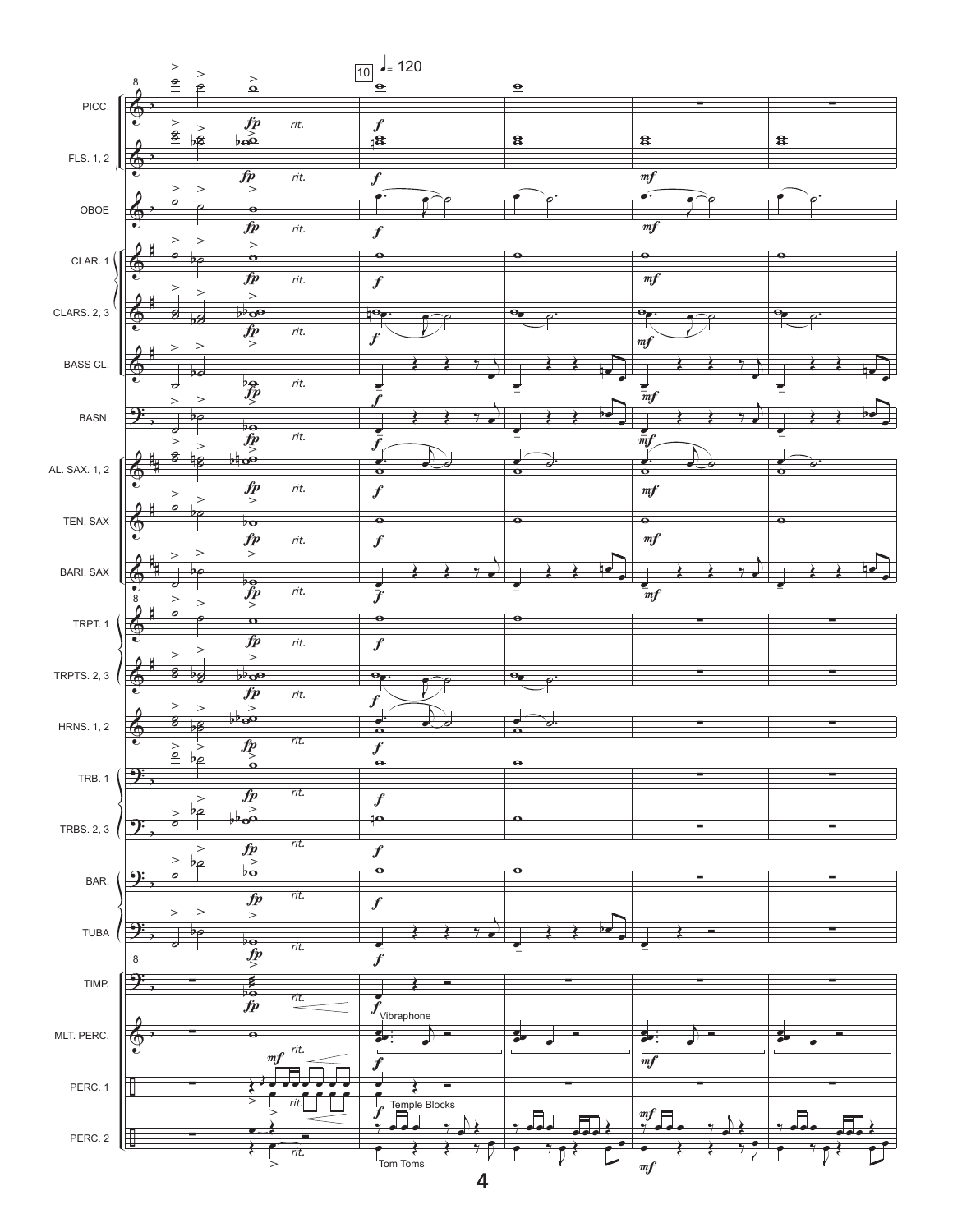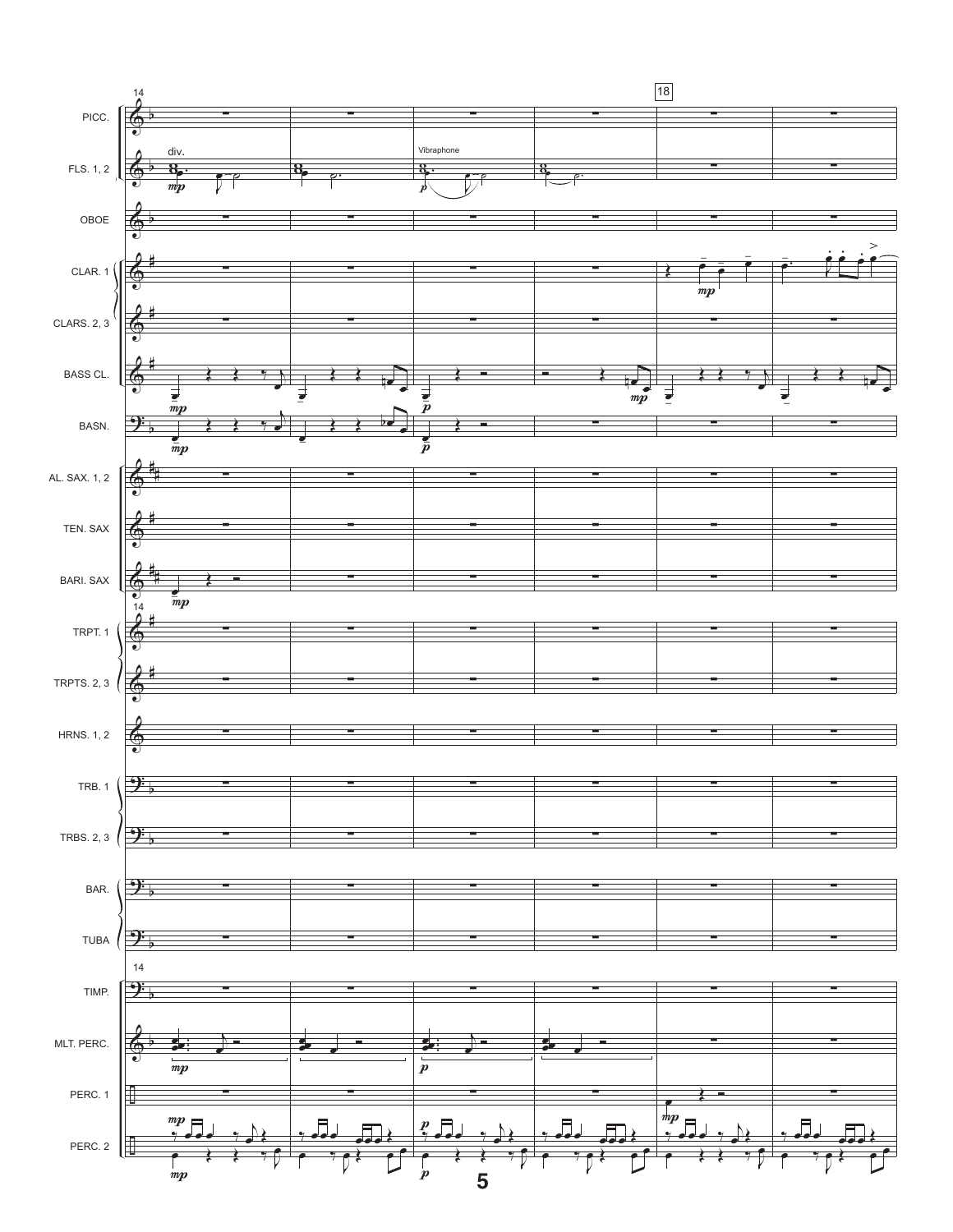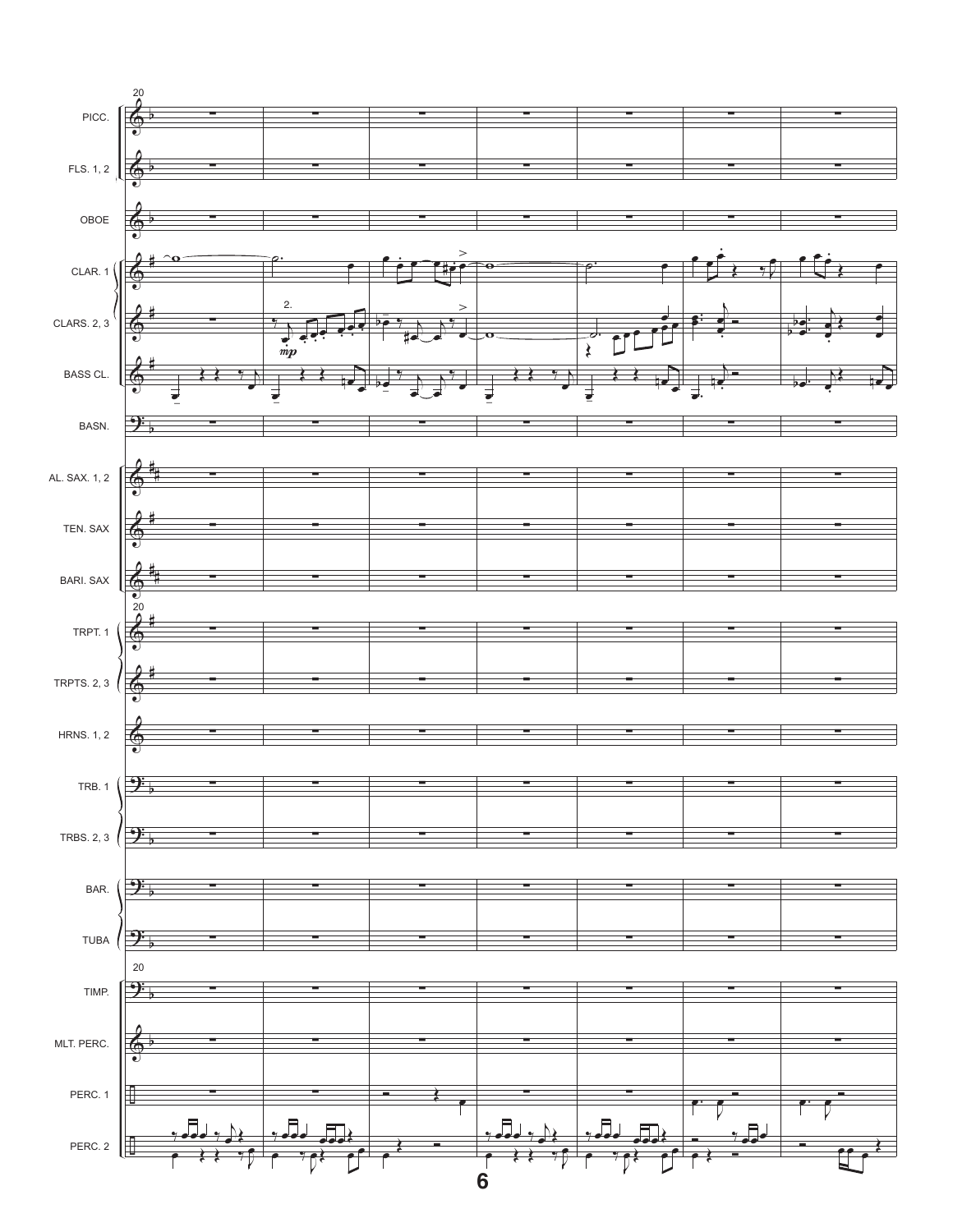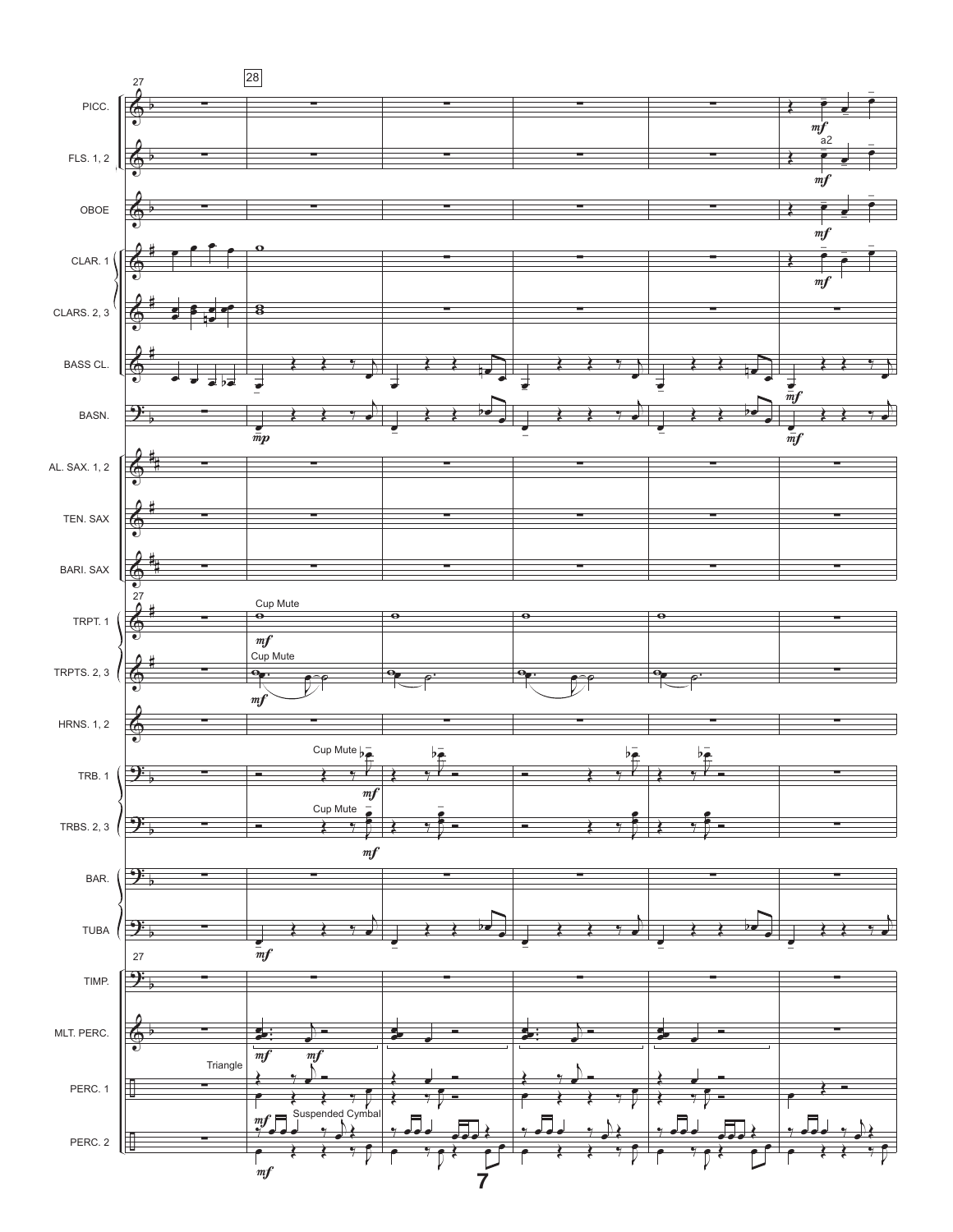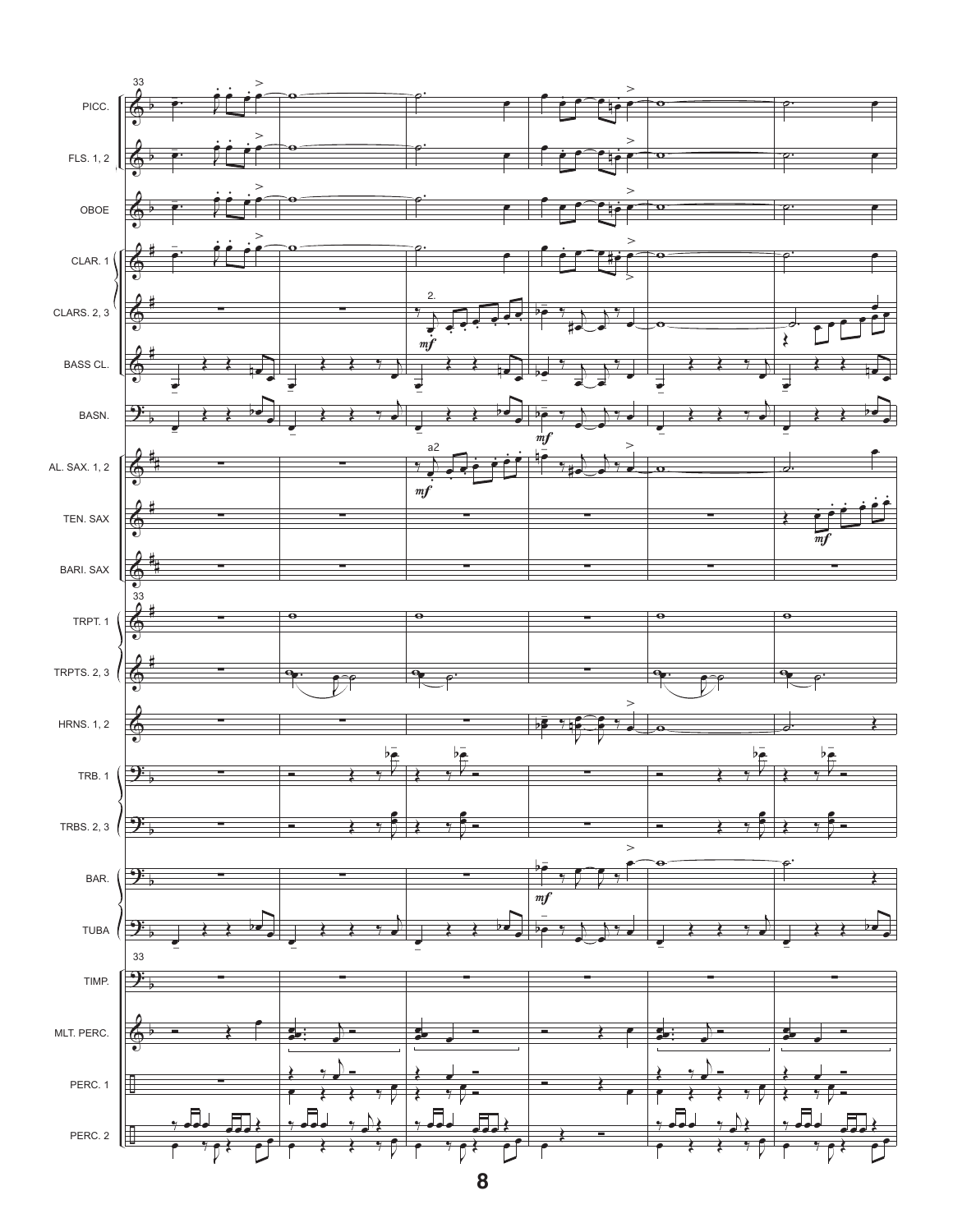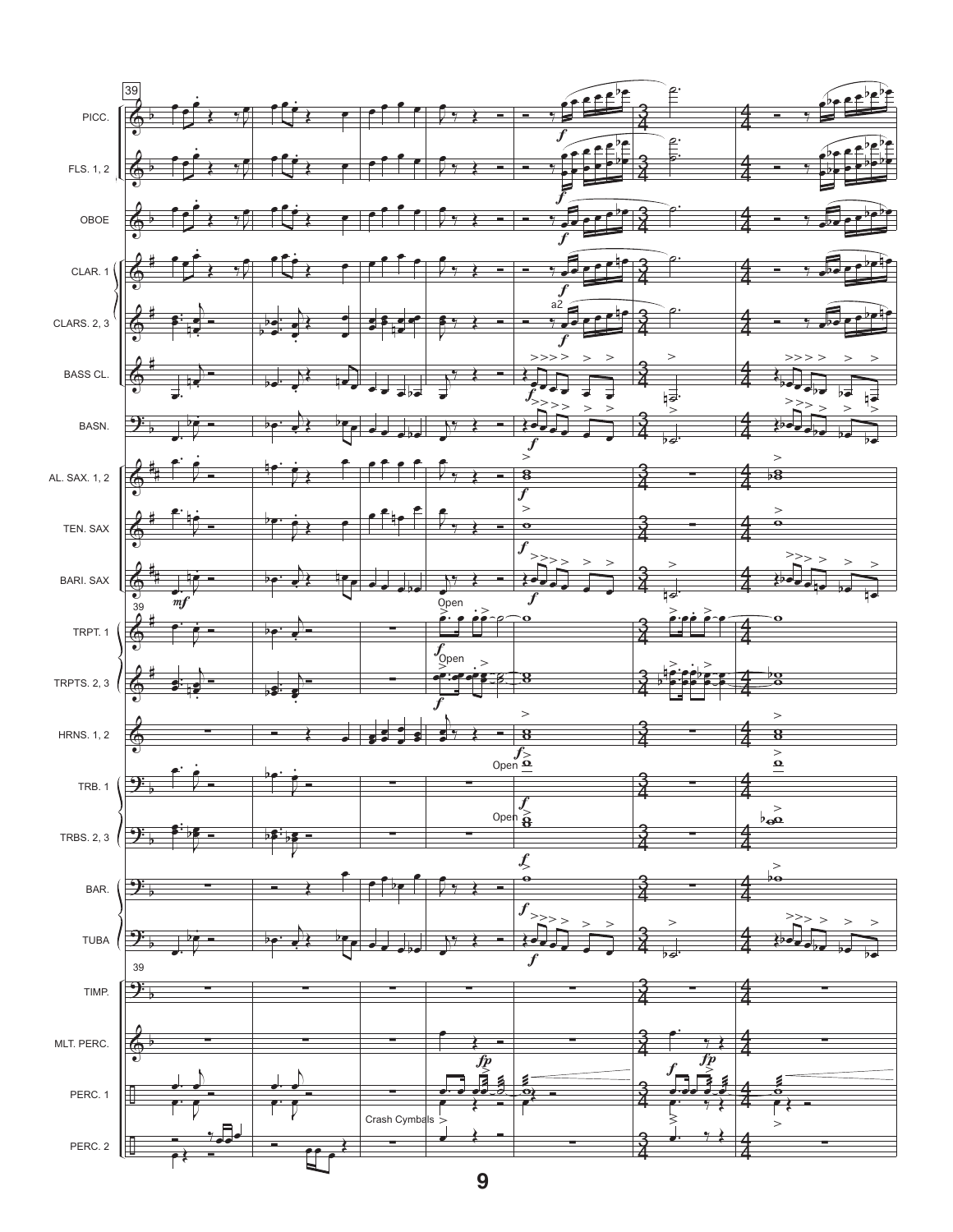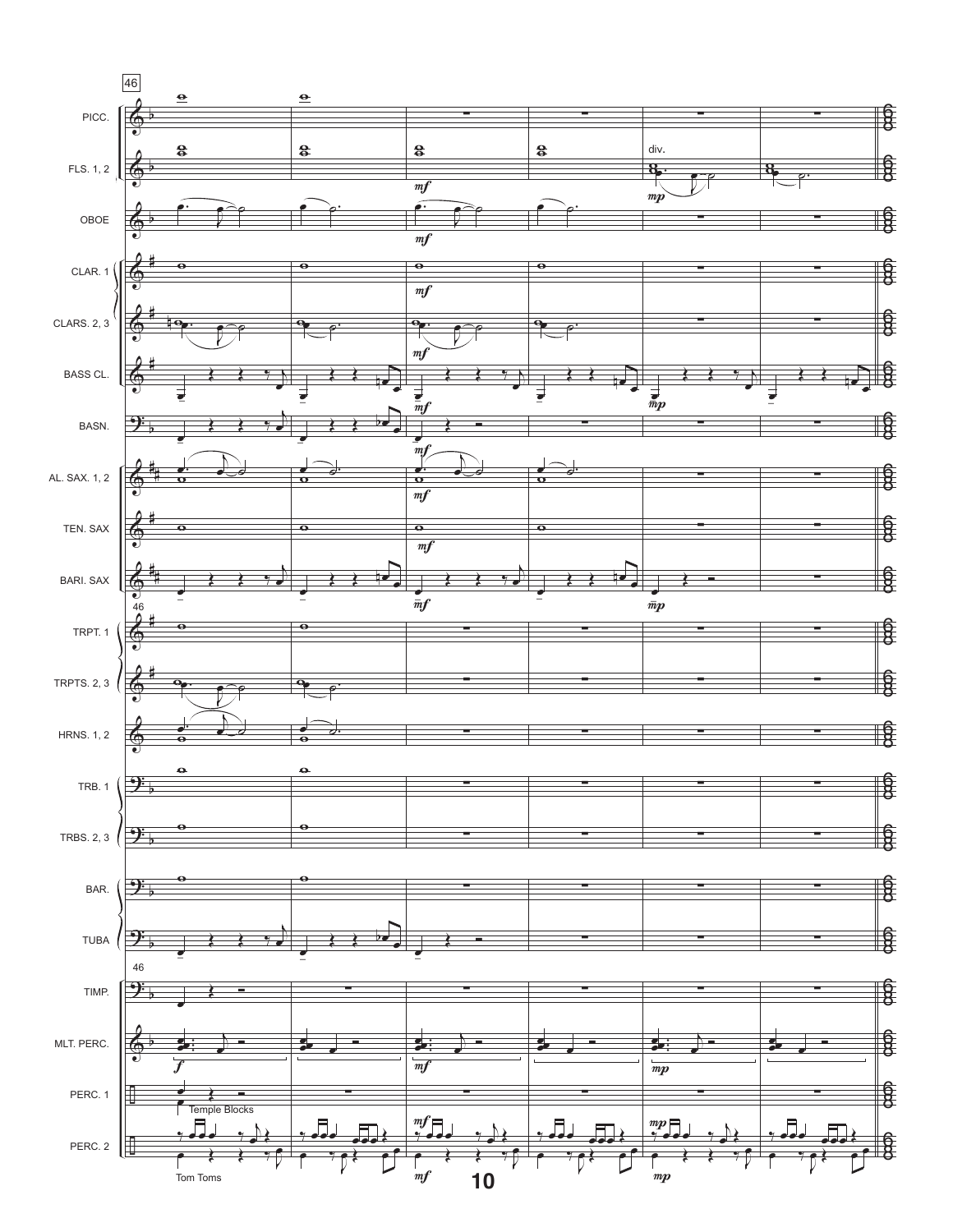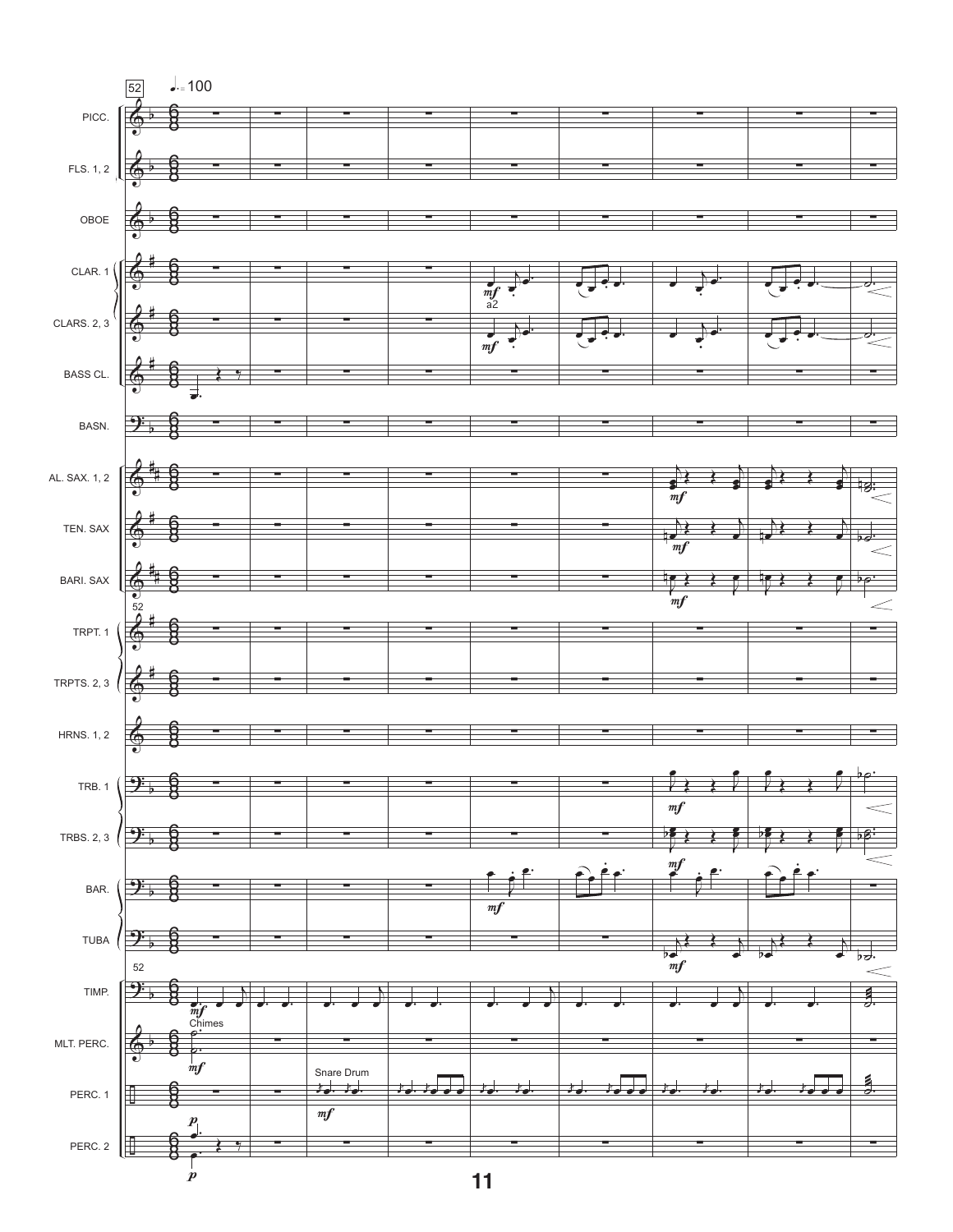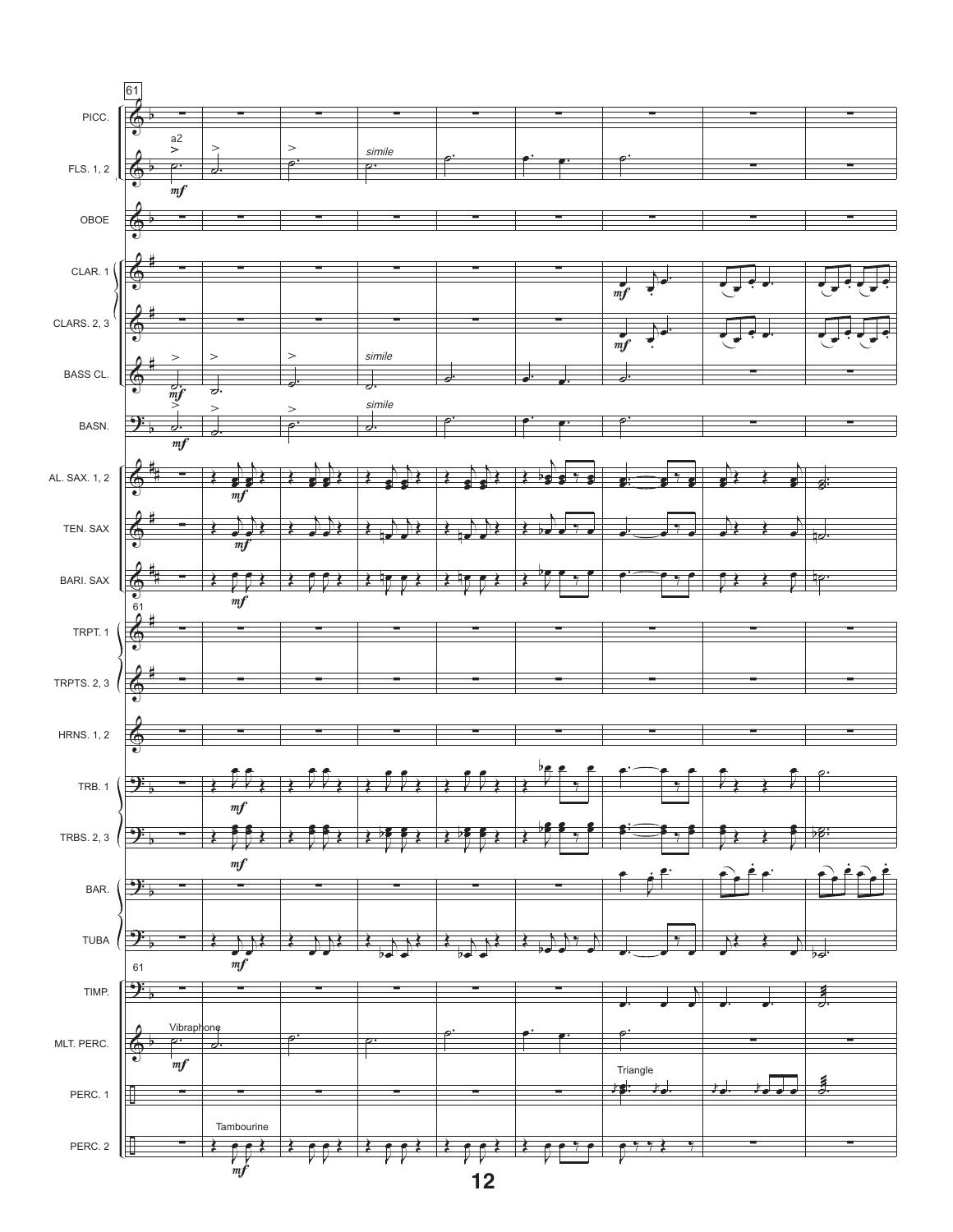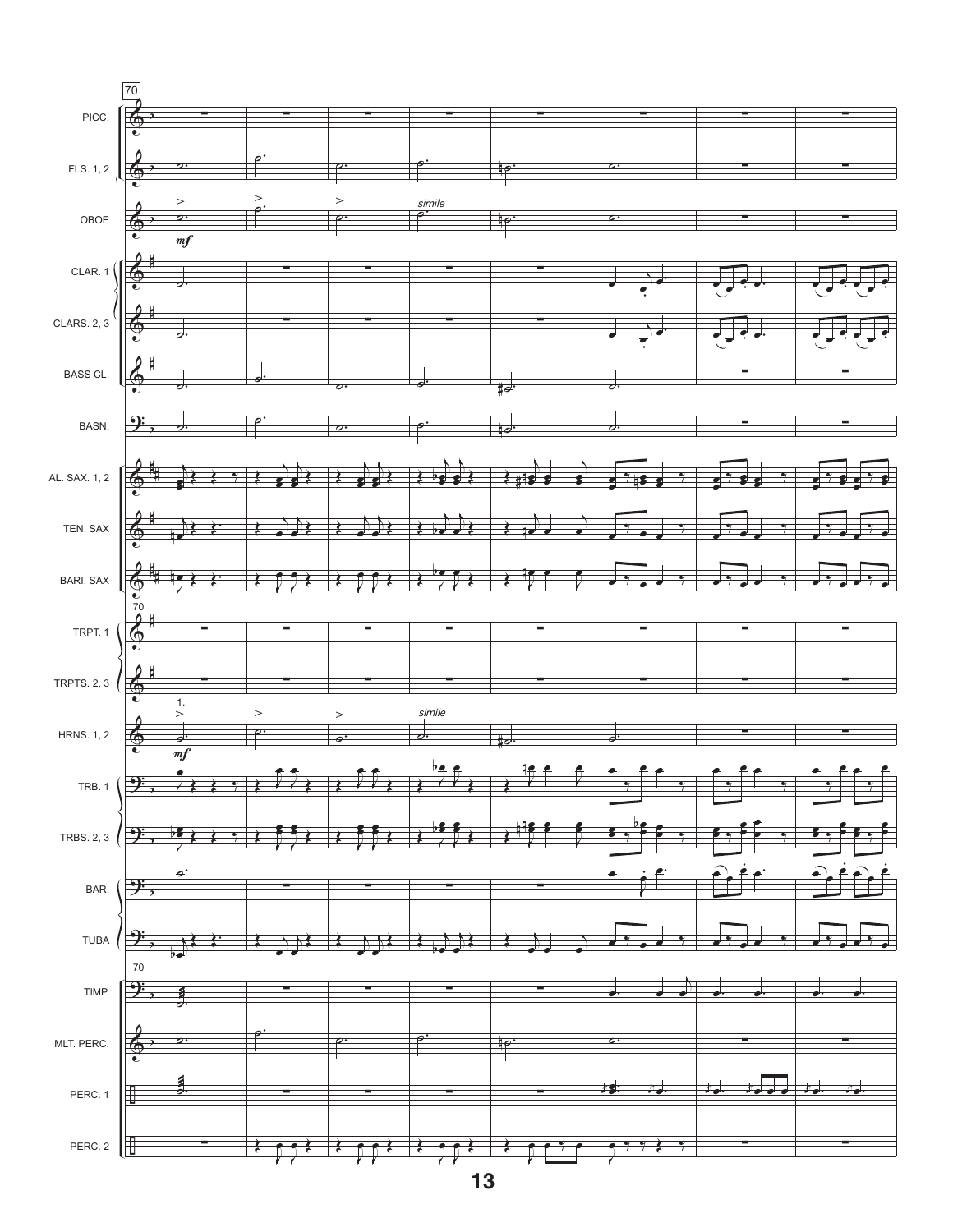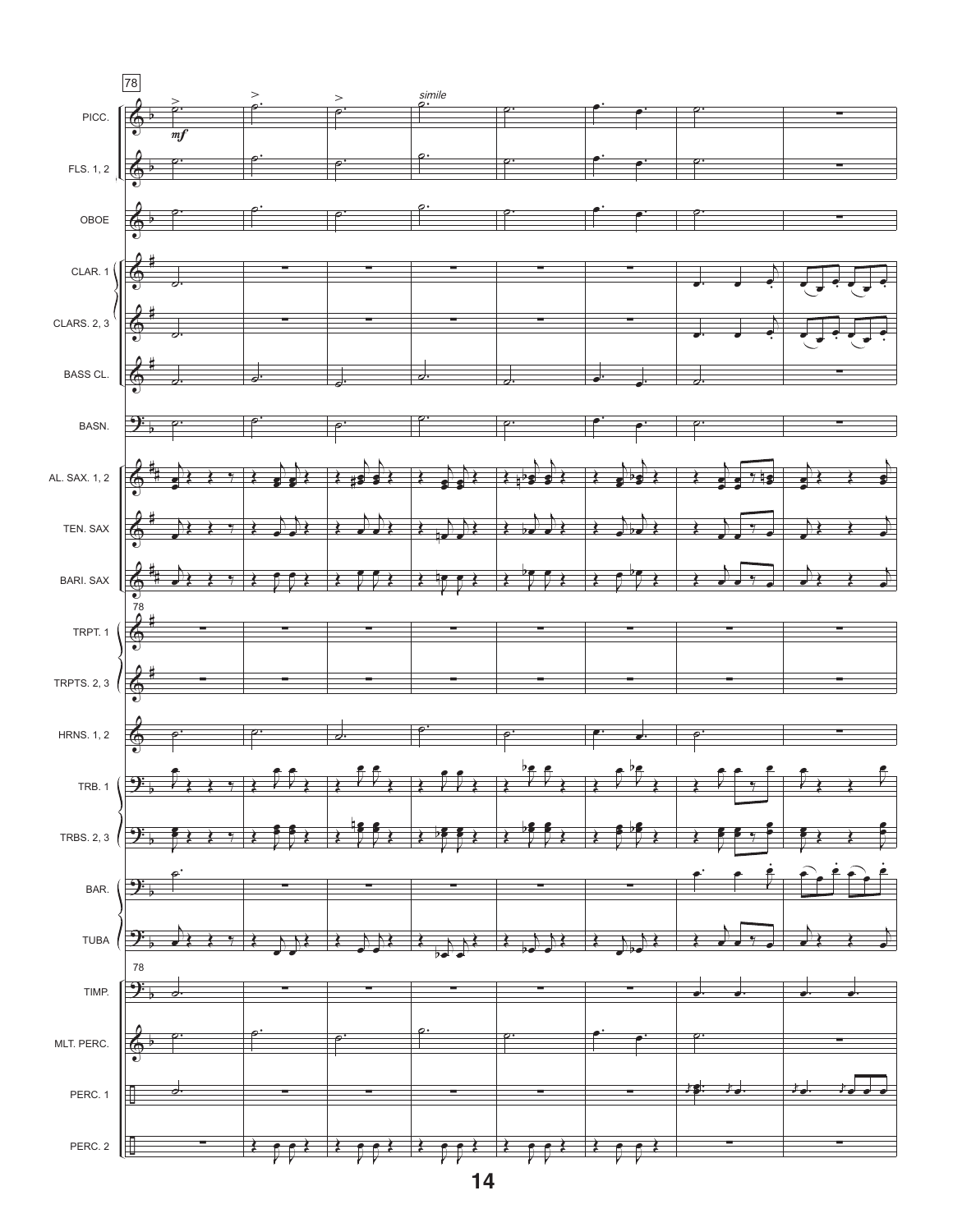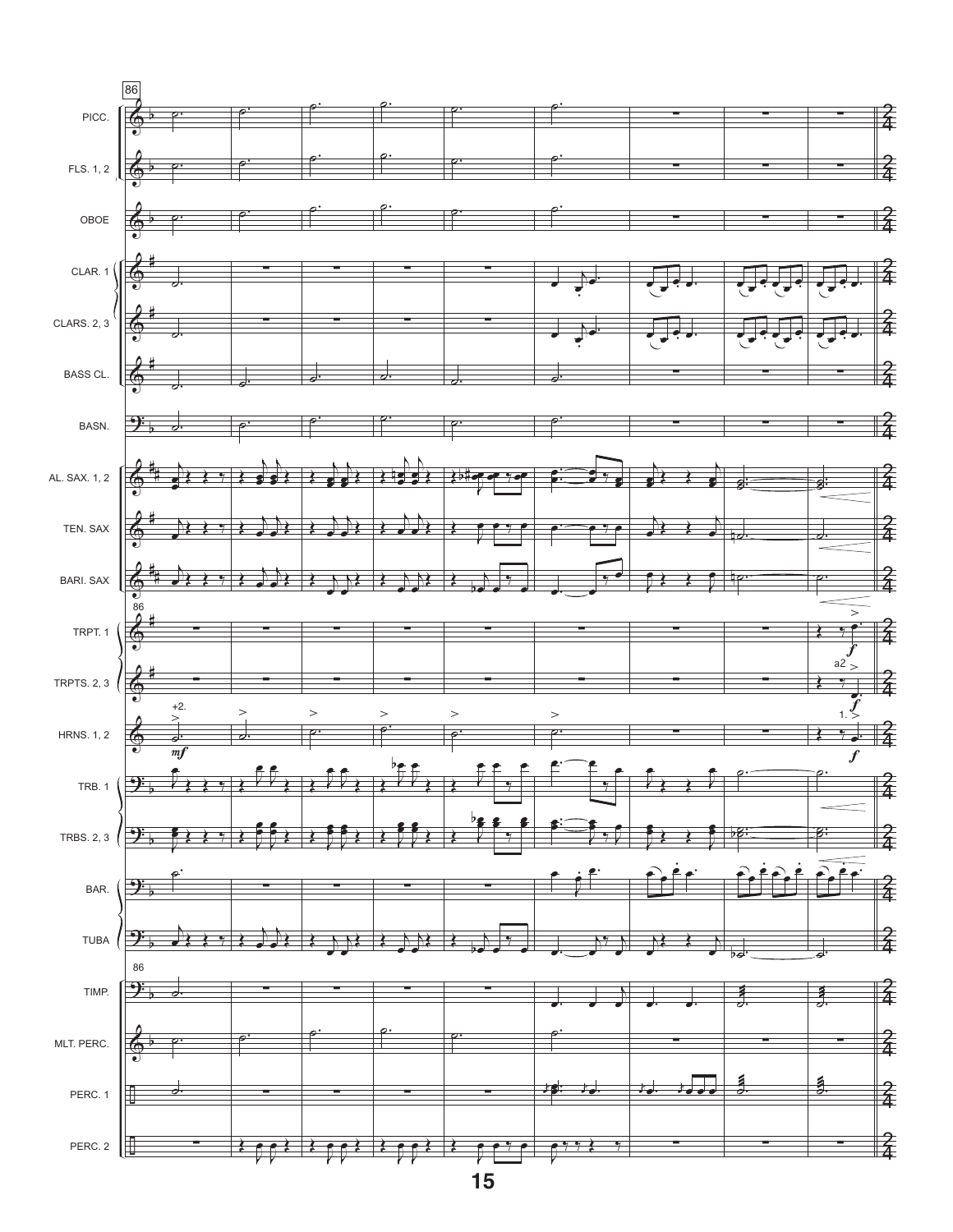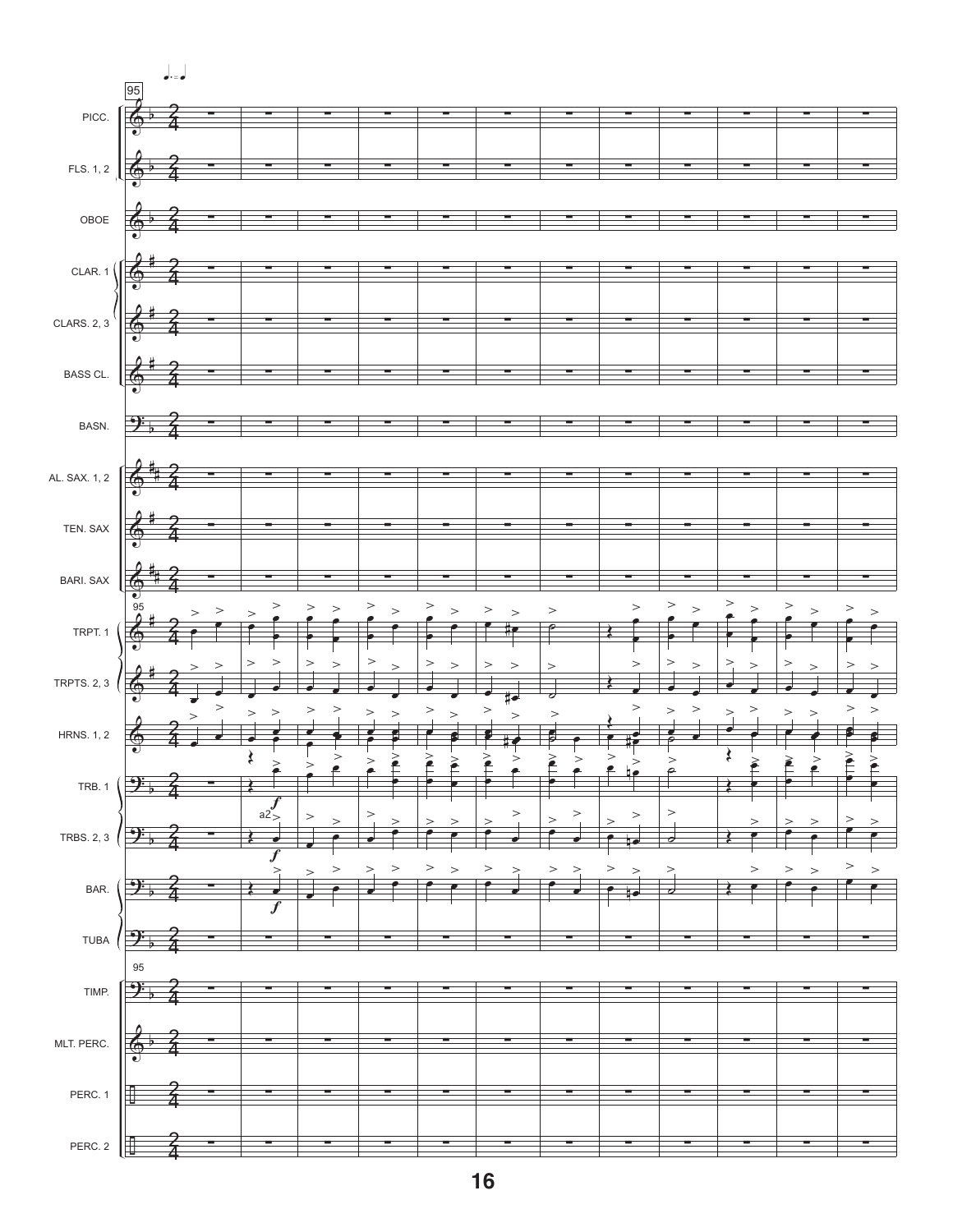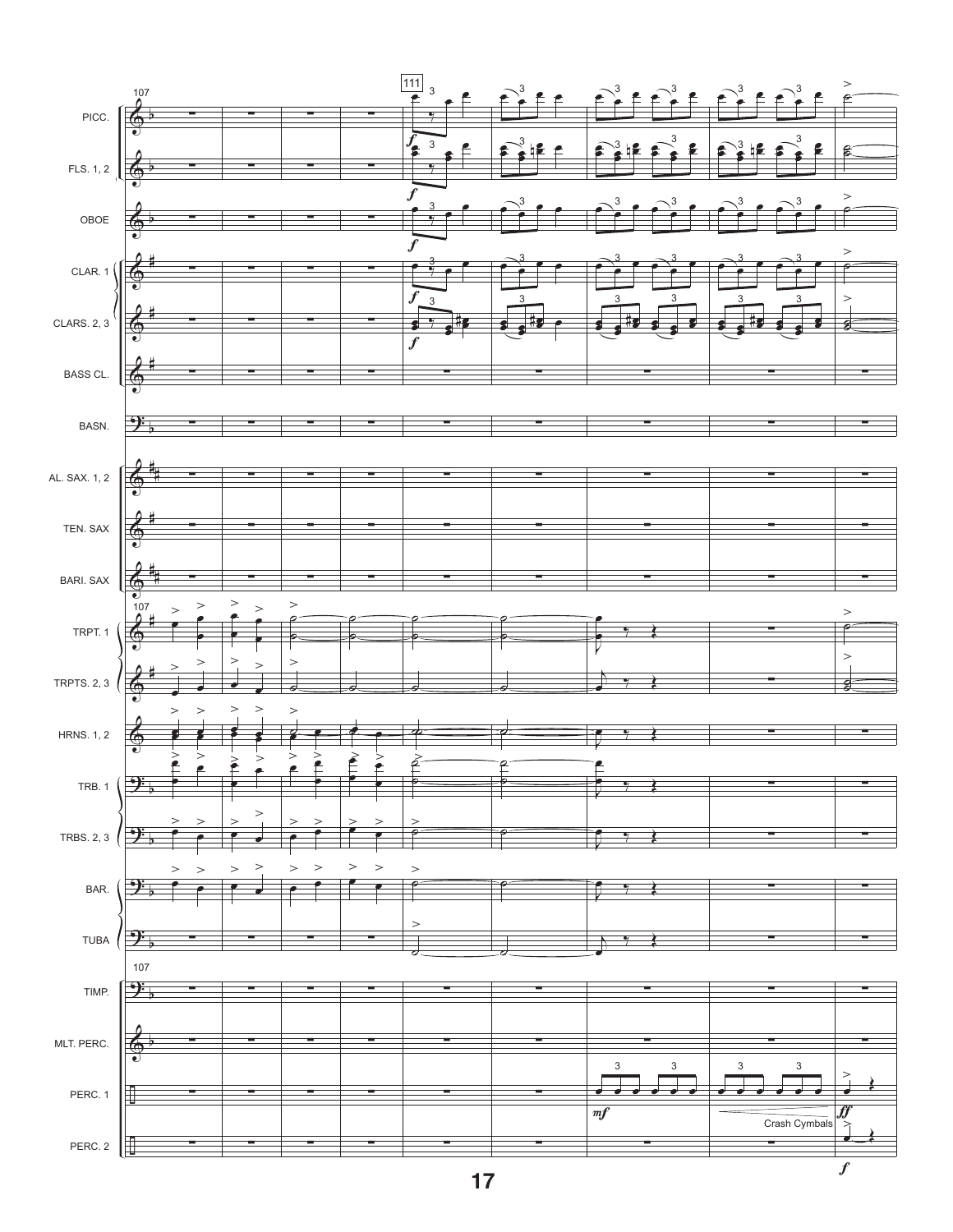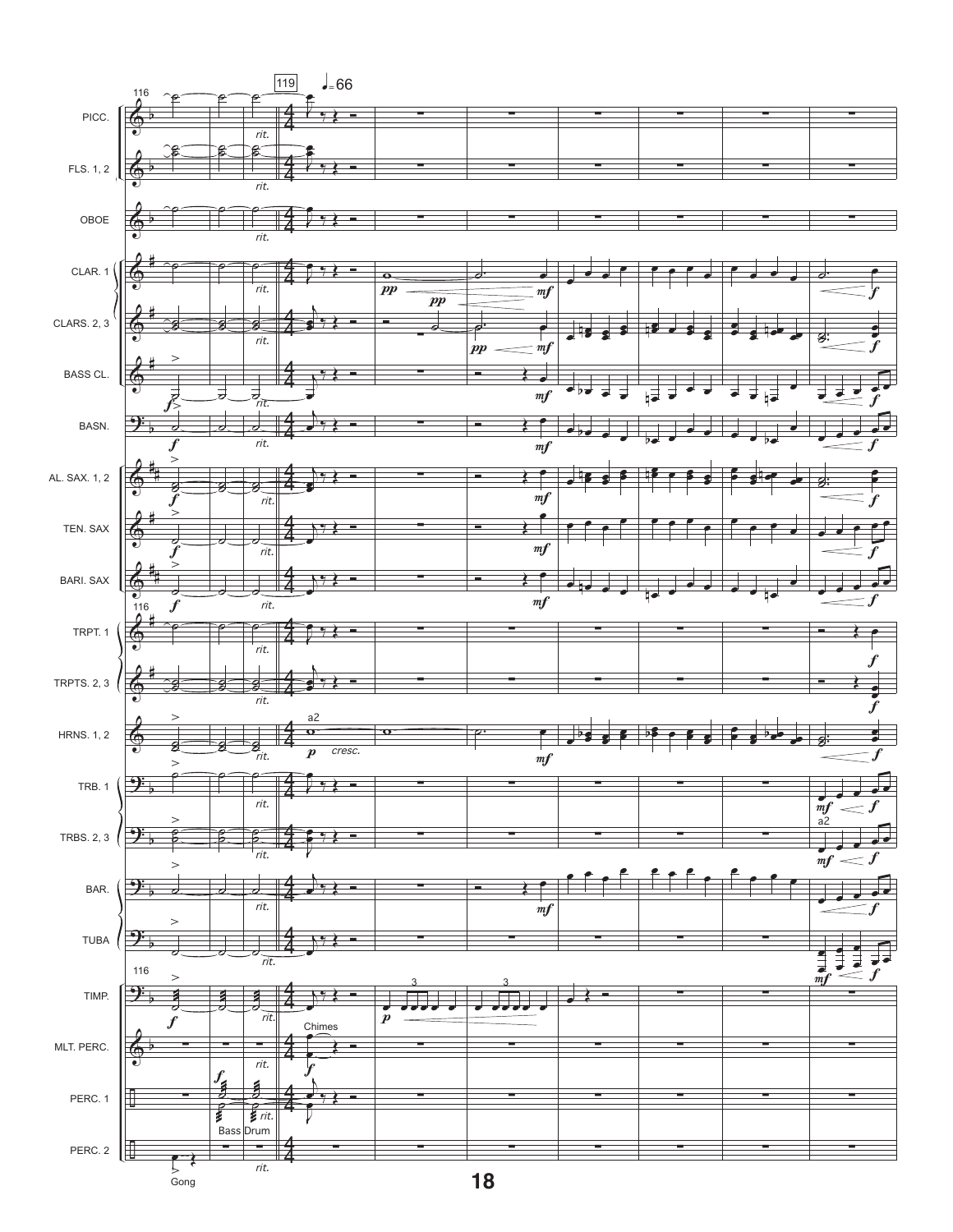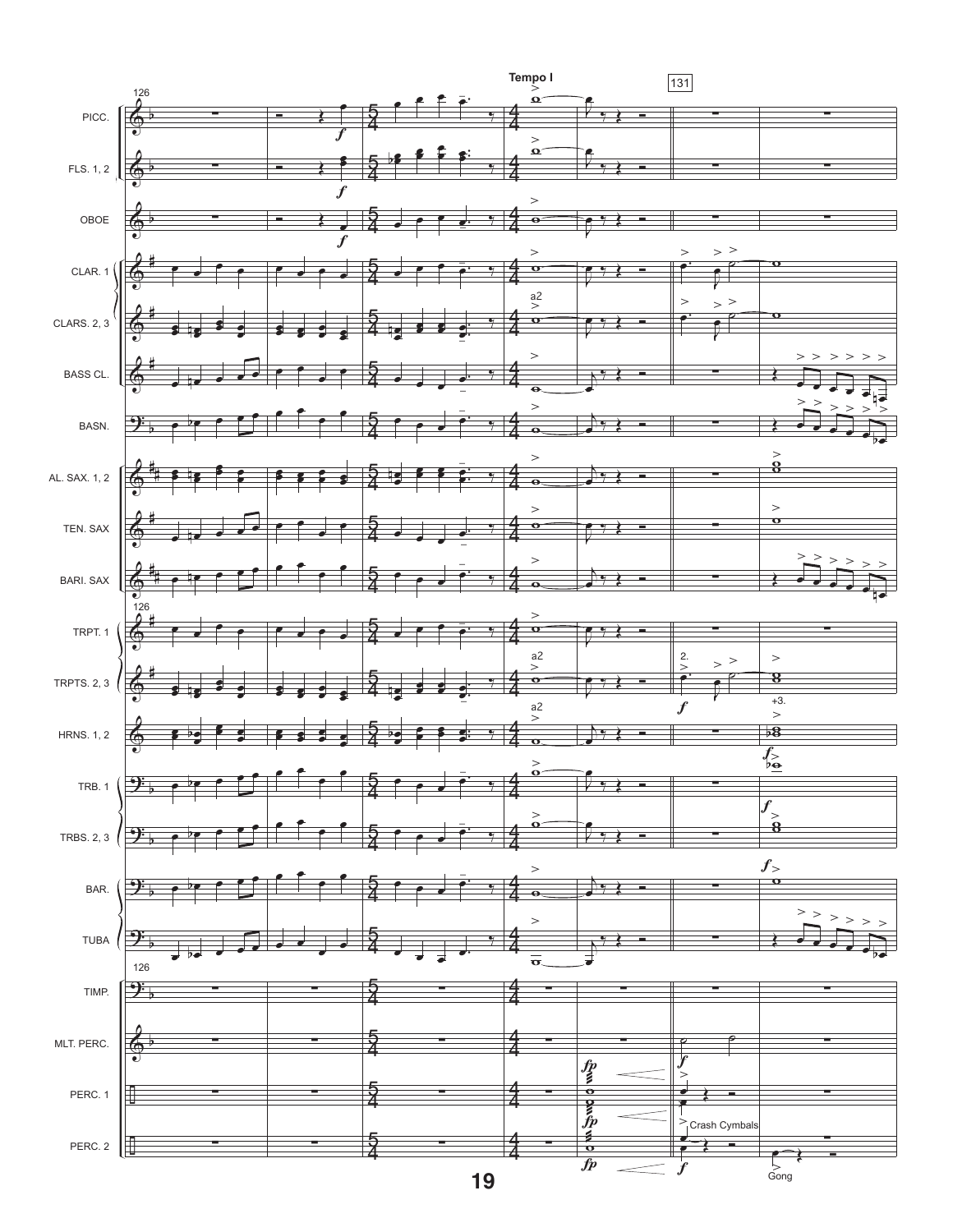